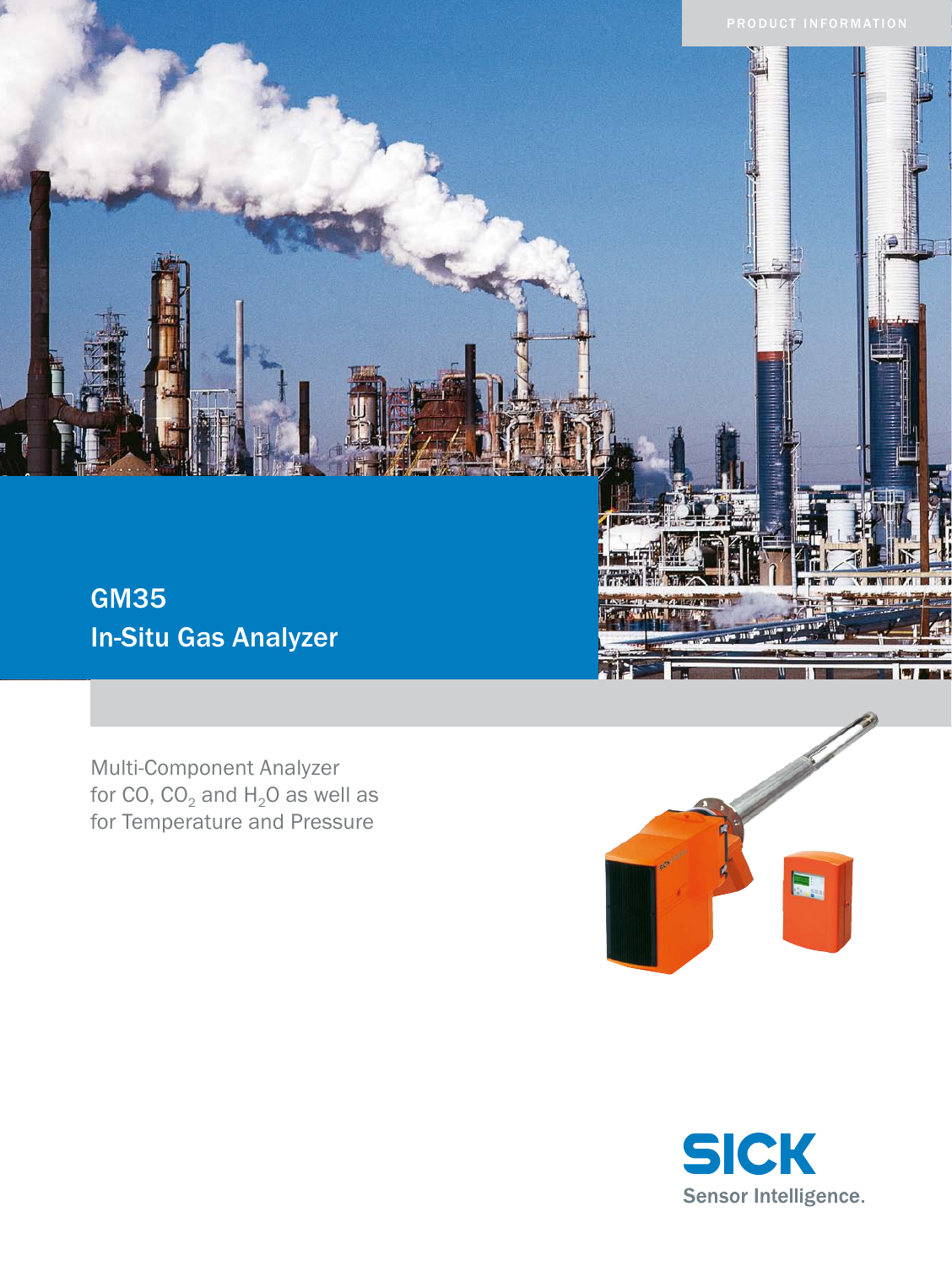# Efficient Control of Combustion Processes and Dehydration Plants

#### AREAS OF APPLICATION

- • Power stations and cement plants
- • Refuse incineration plants
- • Petrochemical industry
- • Chemical industry
- • Pulp and paper industry
- • Drying and dehydration plants

## G M 3 5 PROBE VERSION GMP

- • One side duct access
- • Easy installation
- Integrated zero point path
- • Measurement performance independent from the duct dimensions
- • General purpose device, suitable for dust content up to  $3 g/m<sup>3</sup>$
- • Economic version

# G M 3 5 PROBE VERSION GPP

- • One side duct access
- • Suitable for applications with high dust contents
- Integrated zero point path
- • Measurement performance independent from the duct dimensions
- • EPA compliant test gas measurement possible
- • Suitable for turbulent gas flow condition

#### G M 3 5 CROSS-DUCT

- Representative results due to the measurement across the entire duct cross-section
- • Particularly low maintenance
- • Fast response time

#### KEY FEATURES

- • Compact sender/receiver unit with built-in zero-point reflector, gas cell and grid filter – thus enables a real zero and span point test (QAL 3)
- Provides the  $H<sub>2</sub>$ O measuring values
- • Fullfills compliances for example:
	- Guidelines regarding qualification tests for measuring equipment intended for continuous emission measurements
	- Suitability test as a multi-component measuring device for plants as defined by 2001/80/EC and 2000/76/EC regulations and the German Clean Air Regulations TA Luft for the components CO,  $CO<sub>2</sub>$  and  $H<sub>2</sub>O$  (GMP, CD version)
	- Meets international standards, such as GOST and U.S. EPA specifications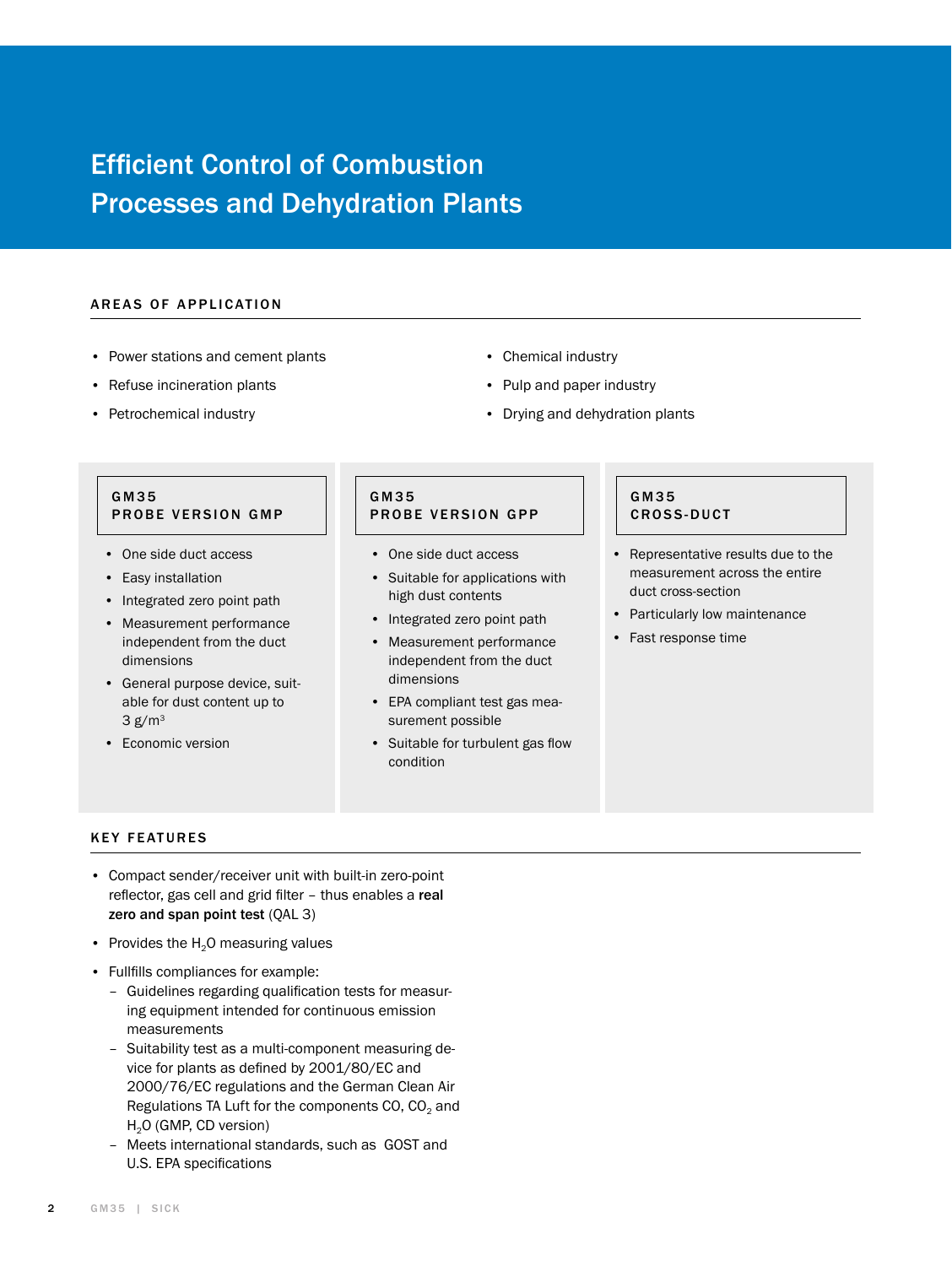

# **SYSTEM COMPONENTS**

#### GM35 model with measuring probe

- Sender/receiver unit with the optical and electronical modules.
- Probe with temperature and pressure sensor, 2 Versions:
	- Probe with an aperture (GMP)
	- Gas diffusion probe (GPP)

#### GM35 cross duct model

- • Sender/receiver unit with optical and electronical modules.
- Reflector unit with triple reflector and a purge air attachment with flange and tube.

#### Additional Components

- • Control unit for processing, control and output of measuring data. The following parts are included: display and control components, interfaces and signals to the plant periphery. The control unit can be installed up to a distance of 1,000 m (3,300 ft) from the analyzer measuring point, for example in a control room.
- Purge air unit when using a GMP measuring probe or for the cross duct configuration, offering protection against contamination and aggressive gases.

#### Optional components

- • Flange with tube for the mounting of device components
- • Weather protection for outdoor applications
- • Temperature and pressure probe for cross duct

#### Configuration with Measuring Probe



## Cross Duct Configuration



#### In-situ advantages:

- • Continuous and rapid measurements, directly in the gas duct
- • Easy to install, commission and very low maintenance
- • Remote diagnosis via modem
- Integrated temperature and pressure measurement
- Calculated value output (ppm, vol %, mg/m<sup>3</sup> in operating/standard state)